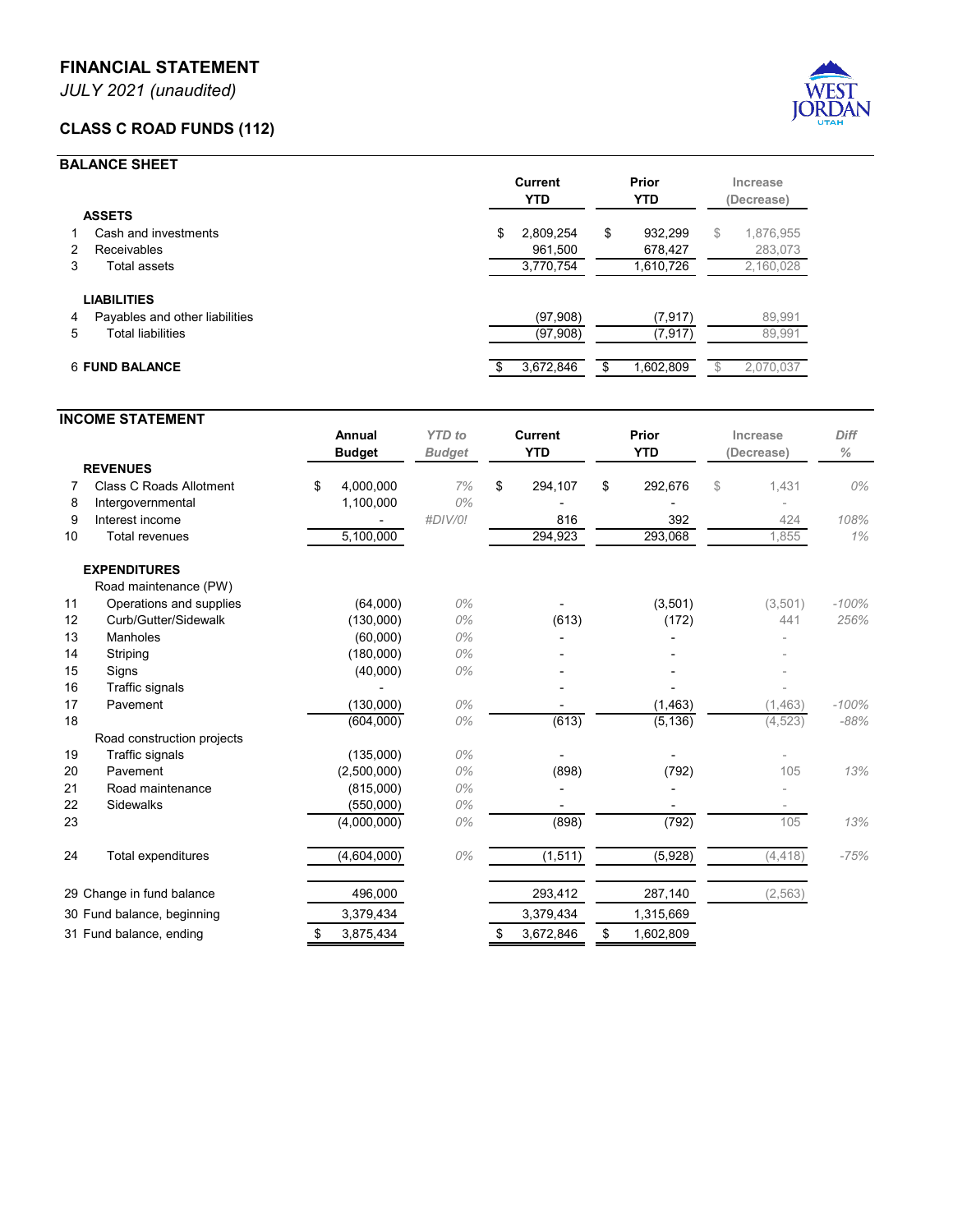*JULY 2021 (unaudited)*

## **FAIRWAY ESTATES SPECIAL DISTRICT (250)**



## **BALANCE SHEET**

|                                                                                             | <b>Current</b><br><b>YTD</b> |                          | Prior<br><b>YTD</b> |        | Increase<br>(Decrease) |                          |
|---------------------------------------------------------------------------------------------|------------------------------|--------------------------|---------------------|--------|------------------------|--------------------------|
| <b>ASSETS</b>                                                                               |                              |                          |                     |        |                        |                          |
| Cash and investments                                                                        | \$                           | 53,298                   | \$                  | 54,244 | $\mathbb{S}$           | (946)                    |
| <b>Receivables</b><br>$\mathbf{2}^{\circ}$                                                  |                              | $\overline{\phantom{0}}$ |                     |        |                        | $\overline{\phantom{a}}$ |
| <b>Total assets</b><br>3                                                                    |                              | 53,298                   |                     | 54,244 |                        | (946)                    |
| <b>LIABILITIES</b><br>Payables and other liabilities<br>4<br><b>Total liabilities</b><br>5. |                              |                          |                     |        |                        |                          |
| <b>6 FUND BALANCE</b>                                                                       |                              | 53,298                   | \$                  | 54,244 |                        | (946)                    |

## **INCOME STATEMENT Annual** *YTD to* **Current Prior Increase** *Diff* **Budget** *Budget* **YTD YTD (Decrease)** *%* **REVENUES** 7 Property tax \$ 10,834 \$ - \$ - \$ -8 Other 15 30 (15) 9 Total revenues 10,844 *0%* 15 30 (15) *-50%* **EXPENDITURES 10 Operations (12,500) (457) (299) 158** 11 Total expenditures **12,500** 4% (12,500) **4%** (457) 158 53% 12 Change in net position (1,656) (1,656) (442) (269) 13 Fund balance, beginning 53,740 53,740 54,513 14 Fund balance, ending  $$52,084$   $$53,298$  \$54,244